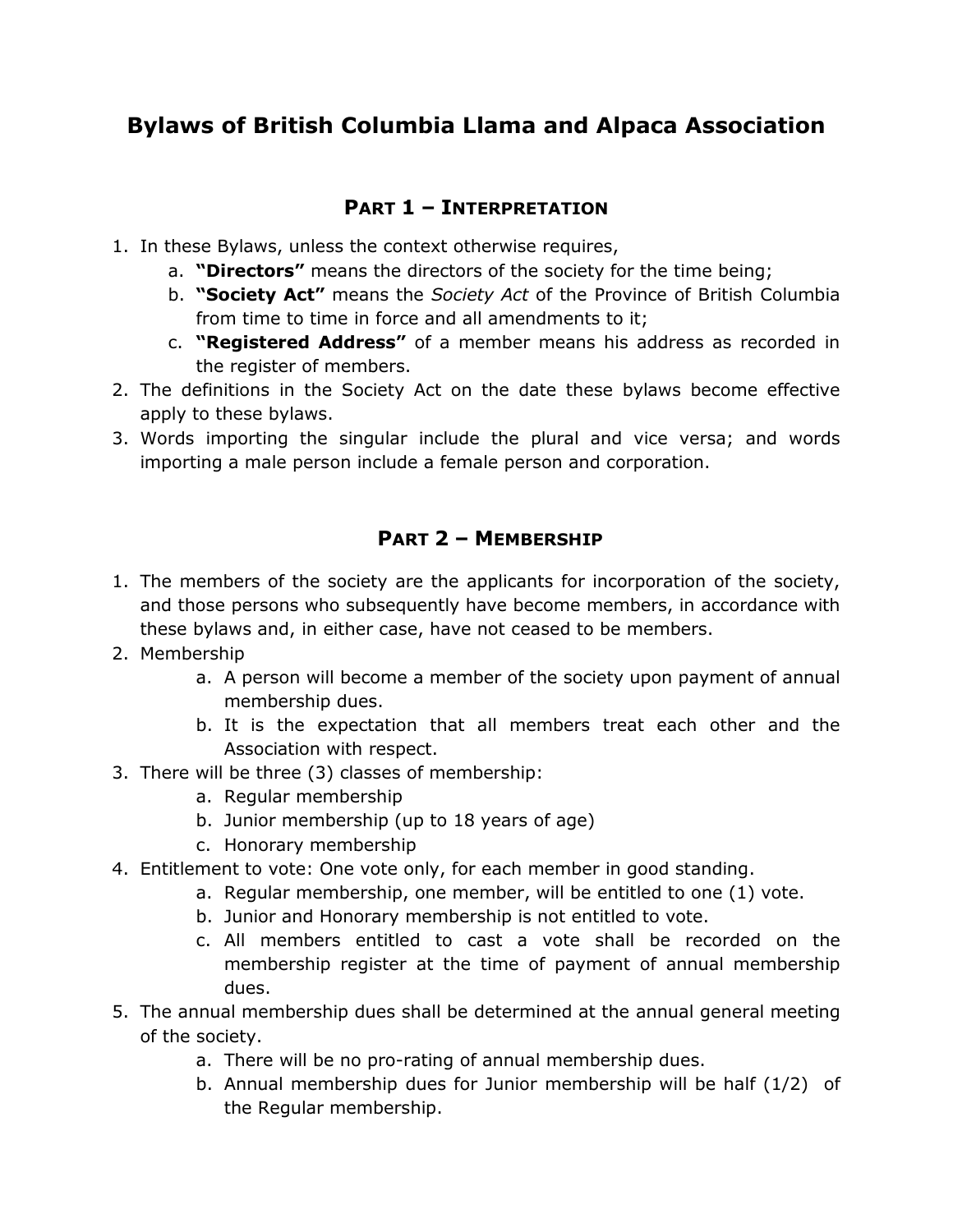- c. There will be no dues for Honorary membership.
- 6. Every member shall uphold the constitution and comply with these bylaws.
- 7. All members are in good standing except a member who has failed to pay his current annual membership fee or any other subscription or debt due and owing by him to the society and he is not in good standing so long as the debt remains unpaid.
- 8. A person shall cease to be a member of the society on having been a member not in good standing for three (3) consecutive months.

### **PART 3 – MEETINGS OF MEMBERS**

- 1. General meetings of the society shall be held at the time and place, in accordance with the Society Act, that the directors decide.
- 2. Every general meeting, other than an annual general meeting, is an extraordinary general meeting.
- 3. The directors may, when they think fit, convene an extraordinary general meeting.
	- a. Notice of a general meeting shall specify the place, day and hour of meeting, and in case of special business, the general nature of that business.
	- b. The accidental omission to give notice of a meeting to, or the nonreceipt of a notice by, any of the members entitled to receive notice does not invalidate proceeding at that meeting.

### **PART 4 – ANNUAL GENERAL MEETING**

- 1. The annual general meeting will be held during the month of September.
- 2. The agenda for the annual general meeting will be as follows:
	- a. Call to order
	- b. Acceptance of the minutes of the previous general meeting.
	- c. Reading of correspondence
	- d. Financial Report
	- e. Annual report of standing committees
	- f. Business arising from the minutes
	- g. New Business
	- h. Appointment of the audit committee
	- i. Adjournment.
- 3. The incoming directors will assume office following the adjournment of the annual general meeting.

### **PART 5 – PROCEEDINGS AT GENERAL MEETINGS**

- 1. Any business may be conducted at an extraordinary general meeting except:
	- a. The annual report of directors
	- b. The election of directors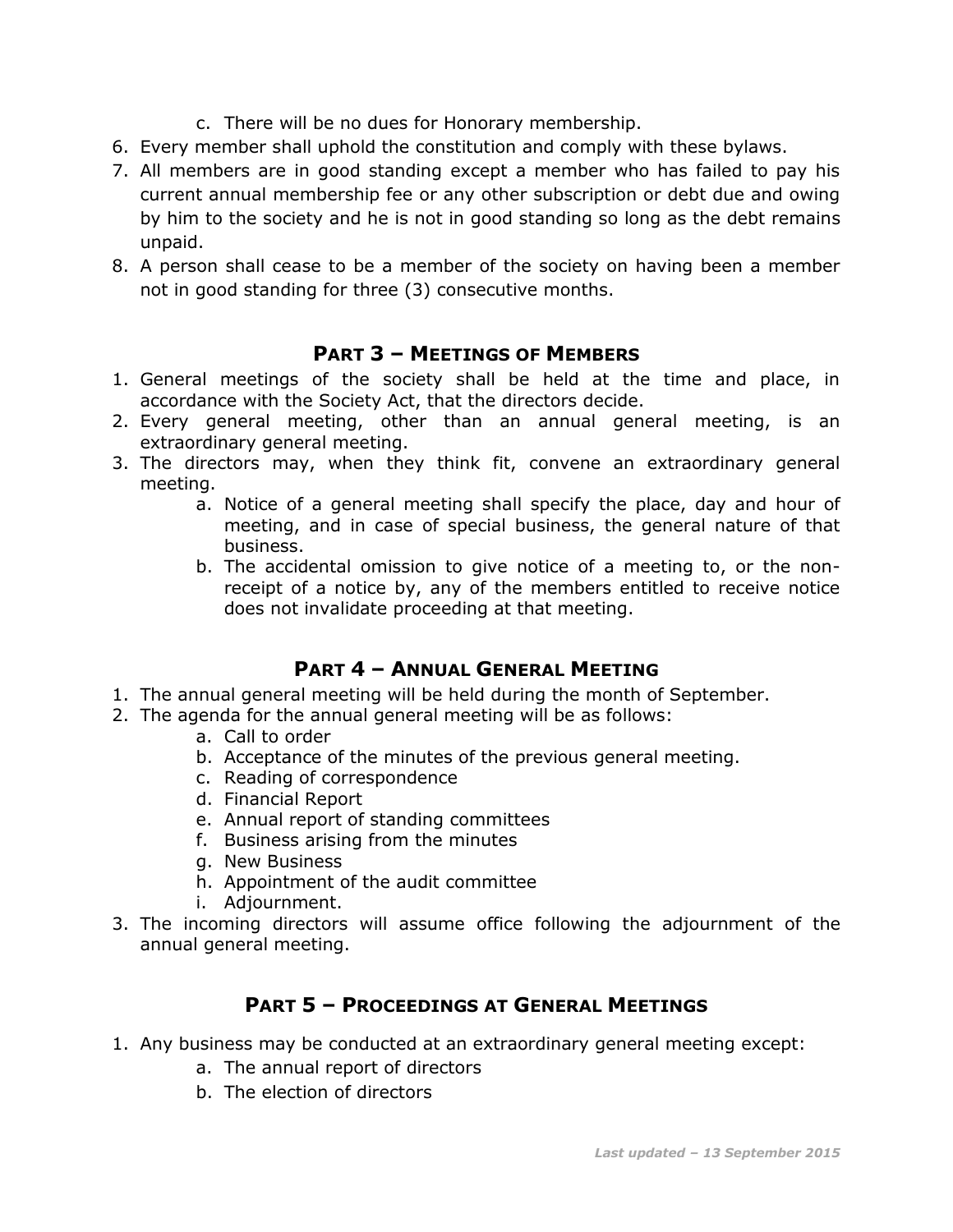- c. The appointment of the auditor if required
- d. The other business that, under these bylaws ought to be transacted at an annual general meeting.
- 2. No business, other than the election of a chairman and the adjournment or termination of the meeting, shall be conducted at a general meeting at a time when a quorum is not present.
- 3. If at any time during a general meeting there ceases to be a quorum present, business then in progress shall be suspended until there is a quorum present or until the meeting is adjourned or terminated.
- 4. A quorum for an meeting of members shall be at least one fifth (1/5) of the number of voting members in good standing in the register of the society, but never less than three (3) members.
- 5. Subject to bylaw 6 of this part, the president of the society, the vice president or in the absence of both, one of the other directors present, shall preside as chairman of a general meeting.
- 6. If at a general meeting,
	- a. There is no president, vice president or other director present within 15 minutes after the time appointed for holding the meeting; or
	- b. The president and all the other directors present are unwilling to act as chairman, the members present shall choose one of their number to be chairman.
- 7. A general meeting may be adjourned from time to time and from place to place, but no business shall be transacted at an adjourned meeting other than the business left unfinished at the meeting from which the adjournment took place.
- 8. It is not necessary to give notice of an adjournment or of the business to be transacted at an adjourned general meeting.
- 9. A member in good standing present at a meeting of members is entitled to vote as provided in Part 2, bylaw 4.
	- a. Voting is by a show of hands
	- b. Voting by proxy is not permitted
	- c. The chairman shall vote only in the case of a tie

# **PART 6 – DIRECTORS AND OFFICERS**

- 1. The directors may exercise all the powers and do all the acts and things that the society may exercise and do, and which are not by these bylaws or by statute or otherwise lawfully directed or required to be exercised or done by the society in general meeting, but subject, nevertheless, to
	- a. all laws affecting the society
	- b. these bylaws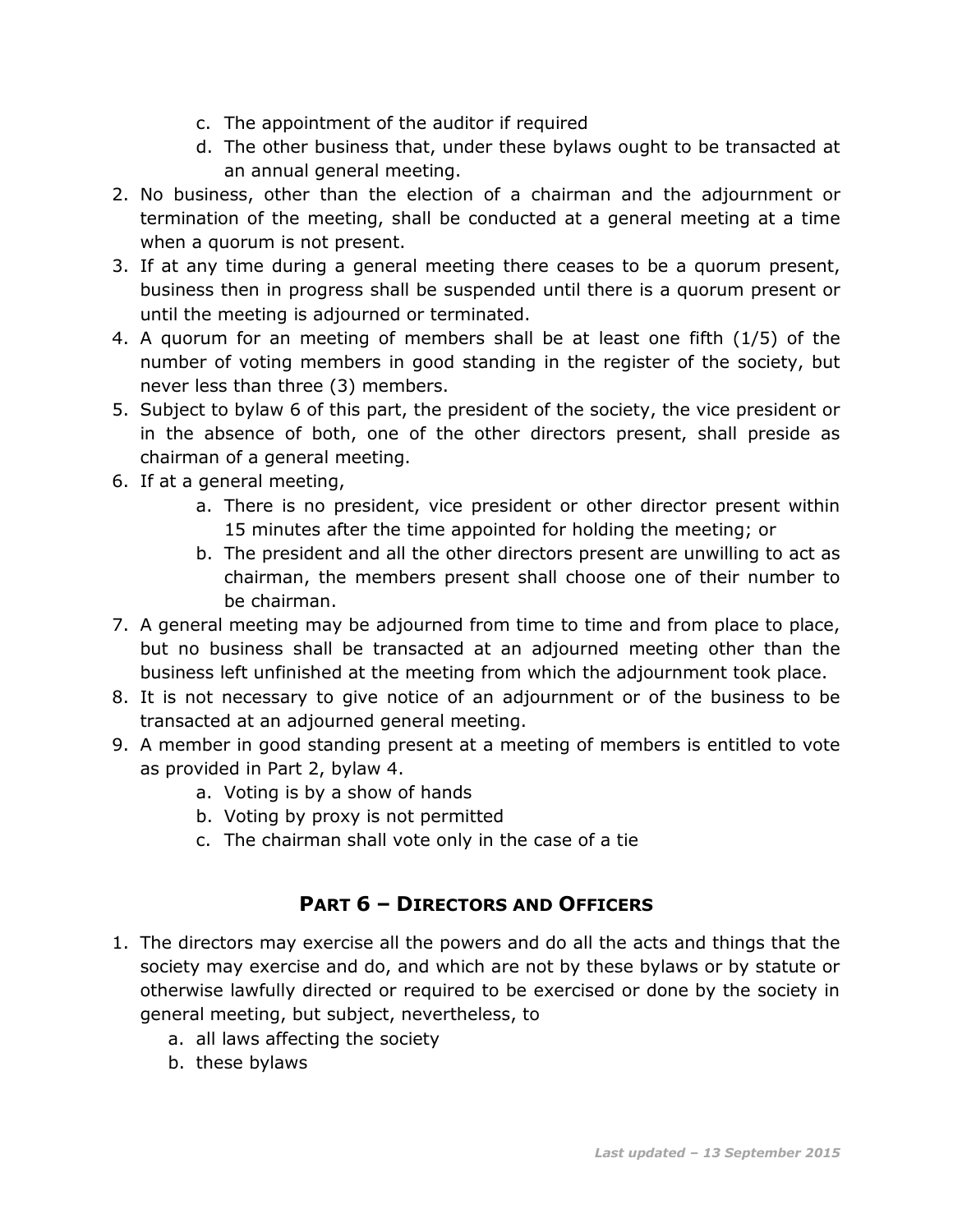- 2. No rule, made by the society in general meeting, invalidates a prior act of the directors that would have been valid if that rule had not been made.
- 3. The president, vice president, secretary, treasurer and two (2) to four (4) other persons shall be the directors of the society.
- 4. The directors of the society, save as hereinafter provided, shall be elected at the annual general meeting and shall hold office for a period of one (1) year.
- 5. A retiring director may stand for re-election.
- 6. The election of directors shall be by a show of hands at the annual general meeting.
- 7. The directors may at any time and from time to time as required, appoint a member as a director to fill a vacancy in the directors.
	- a. A director so appointed holds office only until the next following annual general meeting of the society, but is eligible for re-election at that meeting.
	- b. No act or proceeding of the directors is invalid only by reason of there being less than the prescribed number of directors in office.
	- c. No director shall be remunerated for being or acting as a director but a director may be reimbursed for all expenses necessarily and reasonably incurred by him while engaged in the affairs of the society, as determined by the membership.
	- d. The members may, by special resolution, remove a director before the expiration of his term of office, and may elect a successor to complete the term of office.

# **PART 7 – PROCEEDINGS OF DIRECTORS**

- 1. At the first meeting of directors following the annual general meeting, the directors will themselves decide, by their own means, which amongst them will hold the offices of president, vice president, secretary and treasurer.
- 2. The directors may meet together at the places they think fit to dispatch business, adjourn and otherwise regulate their meetings and proceedings, as they see fit.
- 3. The directors may from time to time fix the quorum necessary to transact business, and unless so fixed the quorum shall be a majority of the directors then in office.
- 4. The president shall be the chairman of all meetings of the directors, but if at a meeting the president is not present within 30 minutes after the time appointed for holding the meeting, the vice president may act as chairman; but if neither is present the directors present may choose one of their number to be chairman at that meeting.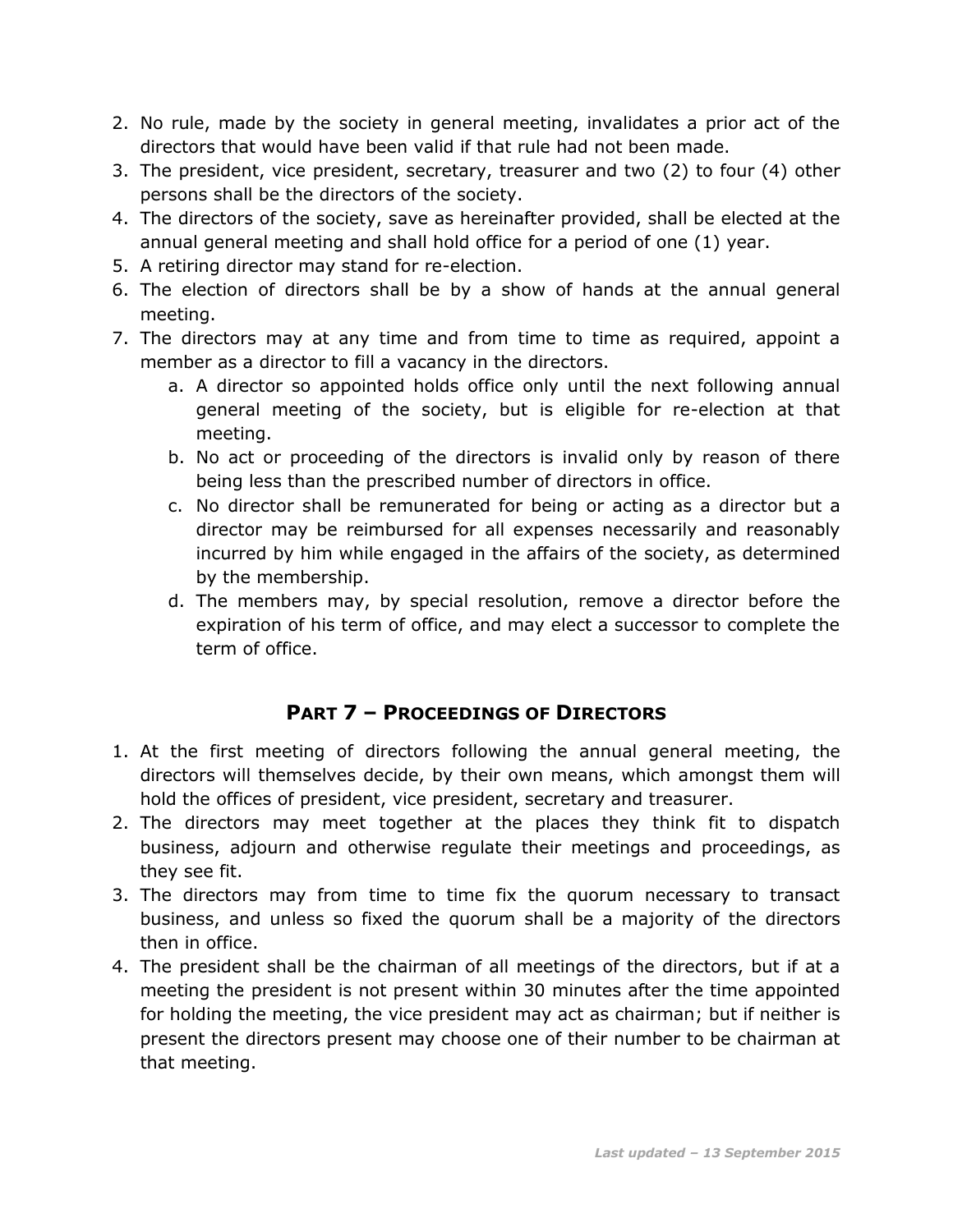- 5. Two or more directors in concert may cause a meeting of the directors to be convened. All directors shall be so notified.
- 6. Questions arising at a meeting of directors shall be decided by a majority of votes.
- 7. The chairman will vote only in the case of a tie.
- 8. A resolution in writing, signed by all the directors and placed with the minutes of the society is as valid and effective as if regularly passed at a meeting of directors.

# **PART 8 – DUTIES OF OFFICERS**

### 1. The president

- a. Shall preside at all meetings of the society and of the directors.
- b. Is the chief executive officer of the society and shall be responsible for the overall operation and good conduct of the society.
- 2. The vice president shall carry out the duties of the president during his absence.
- 3. The secretary shall
	- a. Conduct the correspondence of the society as required.
	- b. Issue notices of meetings of the society as required.
	- c. Keep minutes of all meetings of the society and of the directors.
	- d. Have custody of all records and documents of the society except those required to be kept by the treasurer and from time to time by the committees.
	- e. Prepare and dispense the annual reports required by and for the Society Act.
- 4. The treasurer shall
	- a. Keep the financial records, including books of account, necessary to comply with the Society Act.
	- b. Render financial statements to the directors, members and others when required.
- 5. The offices of secretary and treasurer my be held by one person who shall be known as the secretary treasurer.
- 6. When a secretary treasurer holds office the total number of directors shall not be less than seven (7).
- 7. In the absence of the secretary from a meeting, the chairman shall appoint another of the diretors present to act as secretary at the meeting.
- 8. The director in charge of membership shall maintain the register of members.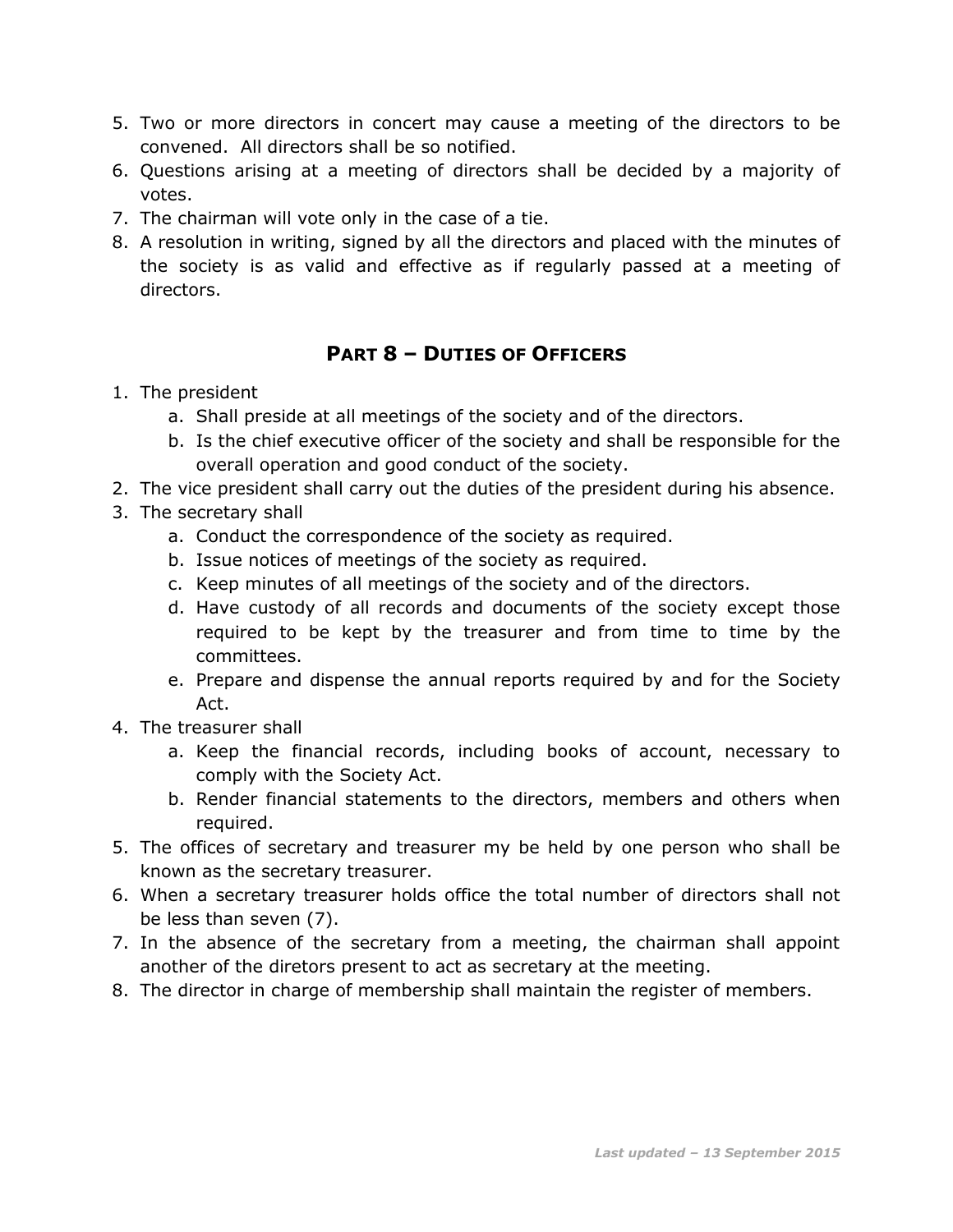#### **PART 9 – BORROWING**

1. The directors on behalf of and in the name of the society, may not, raise or secure the payment or repayment of money. No debenture shall be issued without sanction of a special resolution.

#### **PART 10 – COMMITTEES**

- 1. Ad hoc committees may be appointed by the directors of the society from time to time as required. Such committees shall have a specified period of operation and report to the directors and make recommendations to the Board for their approval.
- 2. The president shall be an ex-officio member of all committees except the nominating committee.

### **PART 11 – AUDIT**

- 1. At the annual general meeting and at the discretion of the general membership an audit committee may be appointed to audit the financial records of the society for the year about to end.
- 2. The audit committee if appointed shall consist of the outgoing treasurer, the treasurer elect and a person from the general membership.
- 3. The treasurer elect will present the report of the audit committee at the next general meeting following the annual general meeting.
- 4. The audit report will include an opening and closing balance for the past year, a statement of income and expenses for the past year, and an opening balance for the current year.

### **PART 12 – NOTICES TO MEMBERS**

- 1. A notice may be given to a member, either personally or by mail to him at his registered address.
- 2. A notice sent by mail shall be deemed to have been given on the tenth day following that on which the notice is posted, and in proving that notice has been given it is sufficient to prove the notice was properly addressed and put in a Canadian post office receptacle.
- 3. Notice of a general meeting shall be given via the newsletter to every address shown on the register of members on the day notice is given.

### **PART 13 – BYLAWS**

1. On being admitted to membership, each member is entitled to and the society shall give him, without charge, a copy of the constitution and bylaws